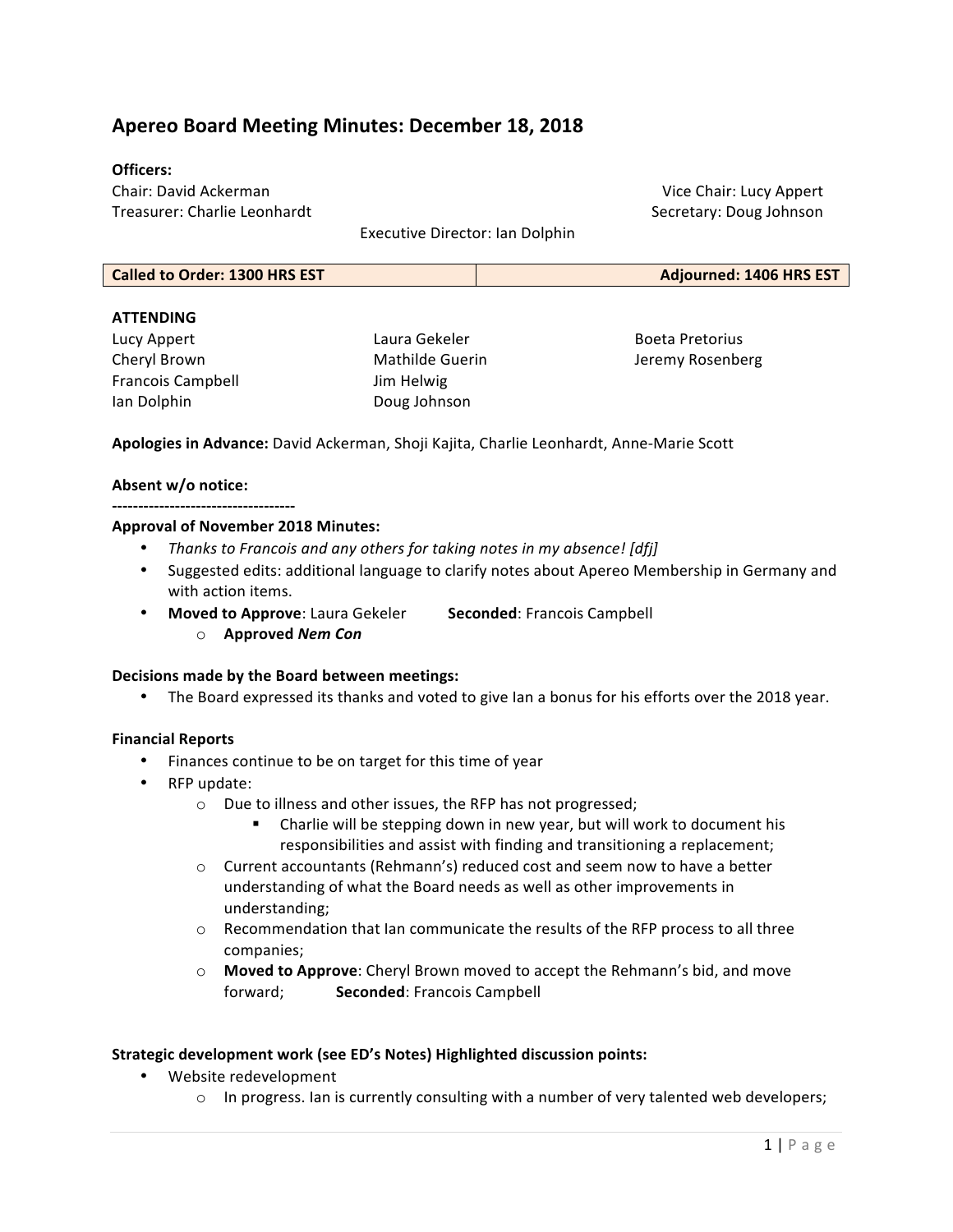- $\circ$  Also planning developing a dashboard of KPIs as those are approved.
- Membership and Financial Health Board and other volunteers needed!
- KPI Framework and Risk Reporting
	- $\circ$  Current KPI list is rather long and adding Risks will increase this; however, this may be unavoidable;
	- $\circ$  Question: Should we prioritize the list and limit first-year reporting/tracking to top priority items?
	- $\circ$  Board members need to review KPI list and identify priorities, so action can be taken at the January meeting;

#### **Open Learning Analytics Initiative - Coordinator**

• Role Description:

"The Apereo learning analytics coordinator is a volunteer role that provides a focus for cross Apereo coordination in the area of learning analytics. The volunteer holder also helps represent the Foundation to external agencies operating in the field. Subject to the time constraints implicit in the volunteer nature of the post, the LA Coordinator will work with the Foundation ED and other volunteers to stimulate cross Apereo discussion and coordination of learning analytics activity, including the facilitation of webinars and similar activities."

- Board Volunteer Anne-Marie Scott
- Motion: Jim Helwig moved to approve Anne-Marie to serve as the volunteer Apereo Coordinator. **Seconded:** Doug Johnson

#### **Partnerships**

- Meeting with ESUP-Portail
	- $\circ$  Good meeting with ESUP-Portail and positive relations for moving forward. MOU should be finalized and ready for approval early in 2019.
- Meeting with LAMP
	- $\circ$  Positive movement; though still in the "getting to know you" phase.

#### **Advance notice of future discussion**

- FARM possible termination of activity. Established some years back as a framework for supporting, launching, and implementing Apereo community projects.
- Appointed Board members is balance broadly correct? Potential candidates?
- ESUP MoU Renewal

#### **ED Performance Review** (ID will withdraw for this item)

- The Board **entered Executive Session** at 1:52 PM to discuss the ED performance evaluation and associated recommendations;
- Report presented by the Evaluation and Remuneration Board subcommittee;
- **Motion:** Jim Helwig moved to approve the recommendation of the subcommittee; **Seconded**: Cheryl Brown
- *The Board expressed its appreciation to Laura for chairing this subcommittee;*
- **Left Executive Session: 1405 EST**

#### **Other business**

• *Ian will be on holiday from 19th December – 2nd January inclusive*

**Motion to Adjourn:** Doug Johnson **Second:** Cheryl Brown **Approved** *Nem con***.**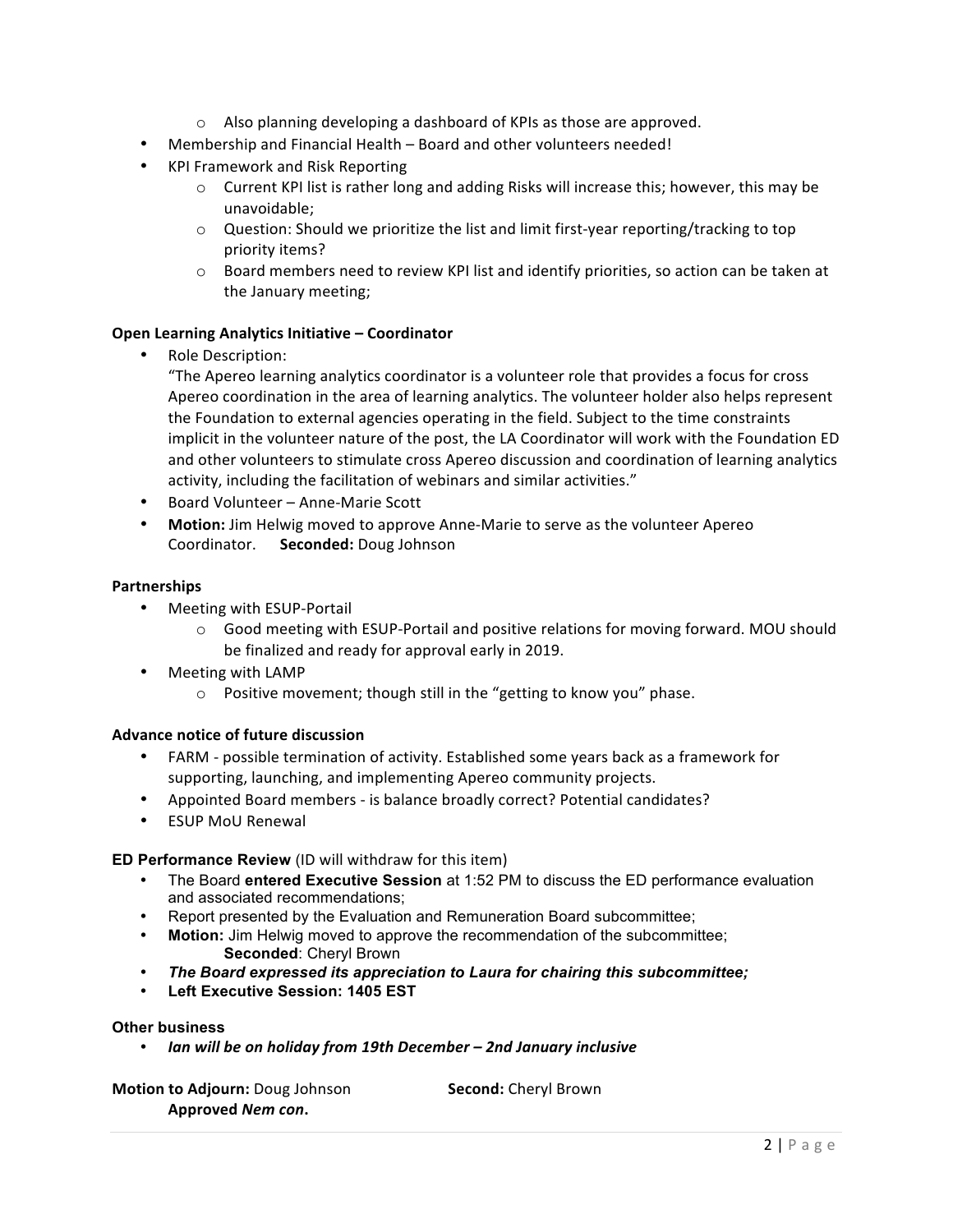**Adjournment:** 1401 hrs (EST)

### **Forthcoming Events**

- 2-6 June -- Open Apereo (7 June Board Meeting)
- **Apereo Webinars:** https://www.apereo.org/content/apereo-events
- More events will be listed at https://www.apereo.org/events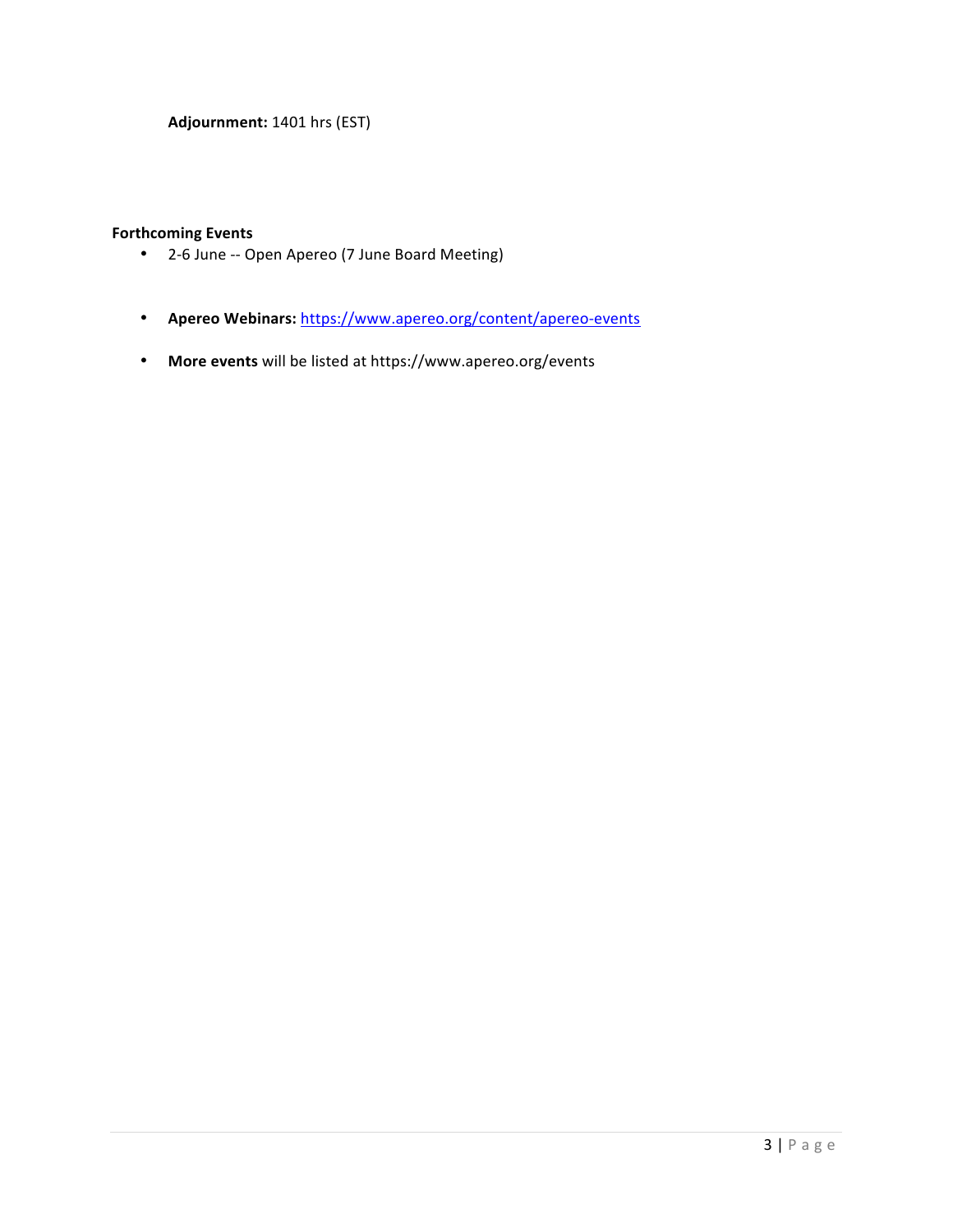## **Executive Director's Notes**

*Items presented to the Board but not discussed in the Board meeting* 

- **1. Strategic Development work** is progressing more slowly than anticipated, with fewer active volunteers than was anticipated.
	- 1. **Theme 1: Membership and Financial Health** 
		- Members: Cheryl Brown, Boeta Pretorius, Ian Dolphin
		- 1. Three key documents the case for joining Apereo, and the Benefits of Open Source software have been completed. The case for joining Apereo has been deployed, the remaining two documents await the website refresh.
		- 2. Accounting  $RFP$  oral report at Board meeting.
		- 3. Advice has been provided by Rehmann's on cash vs accrual accounting. Under review.
		- 4. The group is moving to review actual membership dues levels in the new year
		- 5. Given the significance of this strand, the Board should consider whether current levels of volunteer support are appropriate .

### **2. Theme 2: Partnerships**

Members: Anne-Marie Scott, Laura Gekeler, Ian Dolphin

- **1.** A meeting with ESUP-Portail took place in Edinburgh in November. This laid the basis for a renewed MoU
- **2.** A call with LAMP took place in early December, focussing on information exchange around current activities
- 3. **Theme 3: Communications, Outreach and Engagement** 
	- Members: Jim Helwig, Lucy Appert, Mathilde Guerin, Christian Murphy, Ian Dolphin.
	- 1. See Theme 1 above for content development.
	- 2. An outline structure for a major revision of the Apereo Web site has been drafted
	- 3. A proposal to solicit community discussion on an appropriate platform was agreed and drew comments from the community via the open list. An initial platform conversation took place in early December to discuss criteria, and draft criteria produced. Arlen Johnson, Christian Murphy are taking technical considerations around platform choice forward and are seeking to engage Bryan Ollendyke in this conversation
	- 4. New best-practice vignettes have been requested from LAMP and openEQUELLA
	- 5. A catalogue of survey work around faculty and student expectations has commenced and is available in draft form.
	- 6. A catalog of existing dissemination channels is taking shape
- **4. Theme 4: Recognition Programs and Development Opportunities**

Members: Cheryl Brown, Lucy Appert, Anthony Whyte, Ian Dolphin

- **1.** ID progressing this with Cheryl B and Anthony W. ATLAS planning is proceeding well.
- **5. Theme 5: Software Community Health**

Members: Laura Gekeler, Anne-Marie Scott, Miguel Laginha, Julian Tenney, Janice Smith, Ian Dolphin

- 1. Draft metrics have attracted some discussion on the open list, although insufficient to judge consensus. Immediate next steps are to review the proposal in the light of discussion, amend if appropriate and republish. Scheduled for January
- **6. Theme 6: Foundation Services and New Ideas** 
	- Members: Francois Campbell, Julian Tenney, Jacques Raynauld, Miguel Laginha
	- 1. Process for new service ideas agreed and published. Awaiting proposals to test.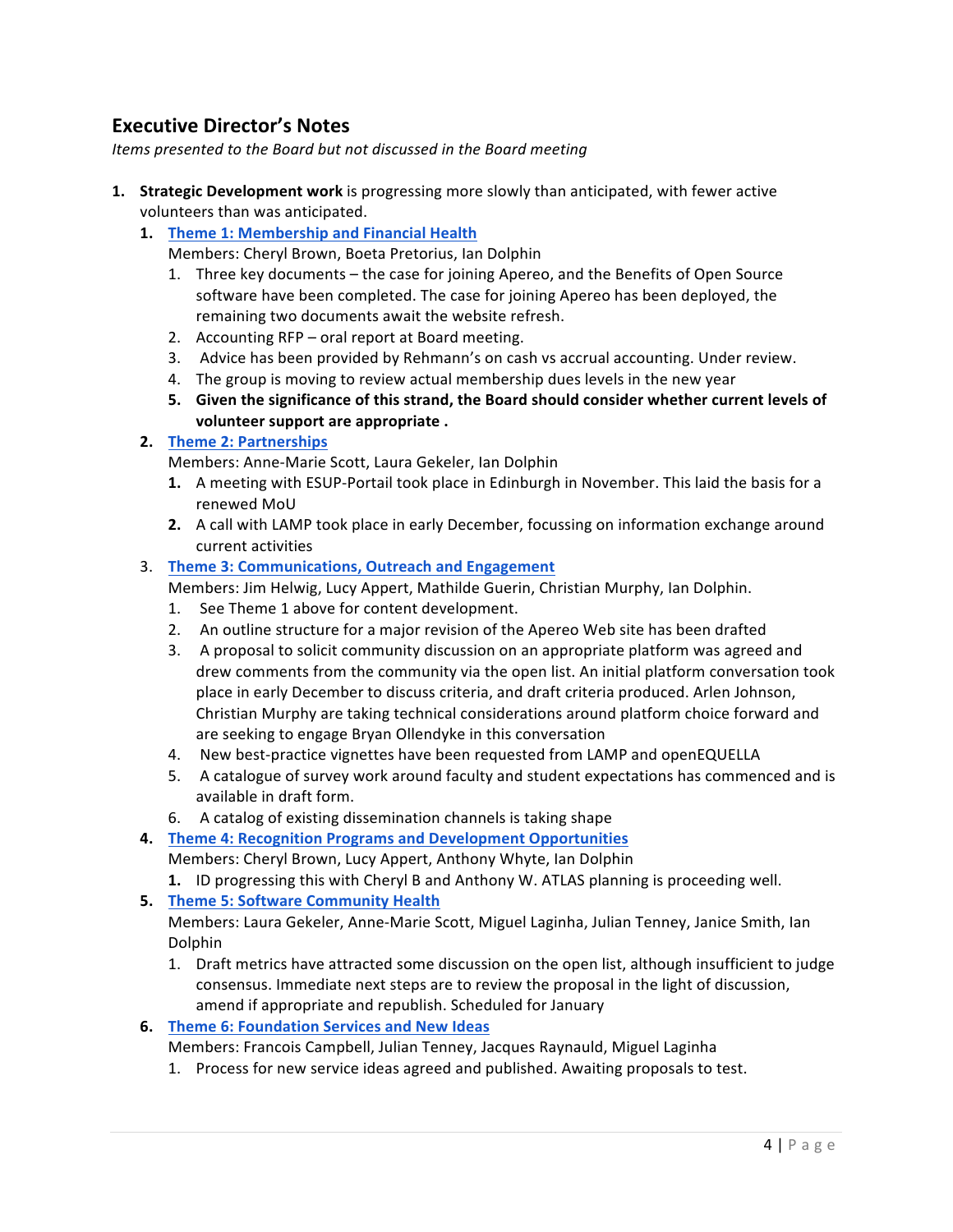2. An Apereo Software Community infrastructure catalog is growing – aiming for completion in early January

### **2. Incubation**

- 1. The Incubation Working Group met and reviewed reports on
	- 1. Tsugi
	- 2. Notifications Backbone
- 2. The group also considered the Ethical OS Toolkit, and its relevance for Apereo. Agreed further investigation and discussion would take place
- 3. The group reviewed current incubation material on the Apereo website and agreed finer granularity was required

### **3. OAE Migration**

- 1. The ESUP-Portail hosted Apereo OAE tenant requires some further cleanup. It will be complete by the new year. (Currently waiting for action by ID)
- 4. **Open Apereo 2019 Call for Proposals** issued Wednesday 12<sup>th</sup> December. Event them "Affordability and Innovation for Higher Education". Good twitter coverage, will need renewed cover in the new year. Thanks to all who helped.

### 5. **Other Events**

- 1. Sakai Camp, 27<sup>th</sup>-29<sup>th</sup> January, Orlando
- 2. Apereo Europe/ESUP-Days 2019 5<sup>th</sup> February, Paris
- 3. Ja-Sakai end March
- 4. Apereo Africa 15<sup>th</sup>-17<sup>th</sup> April, Cape Town